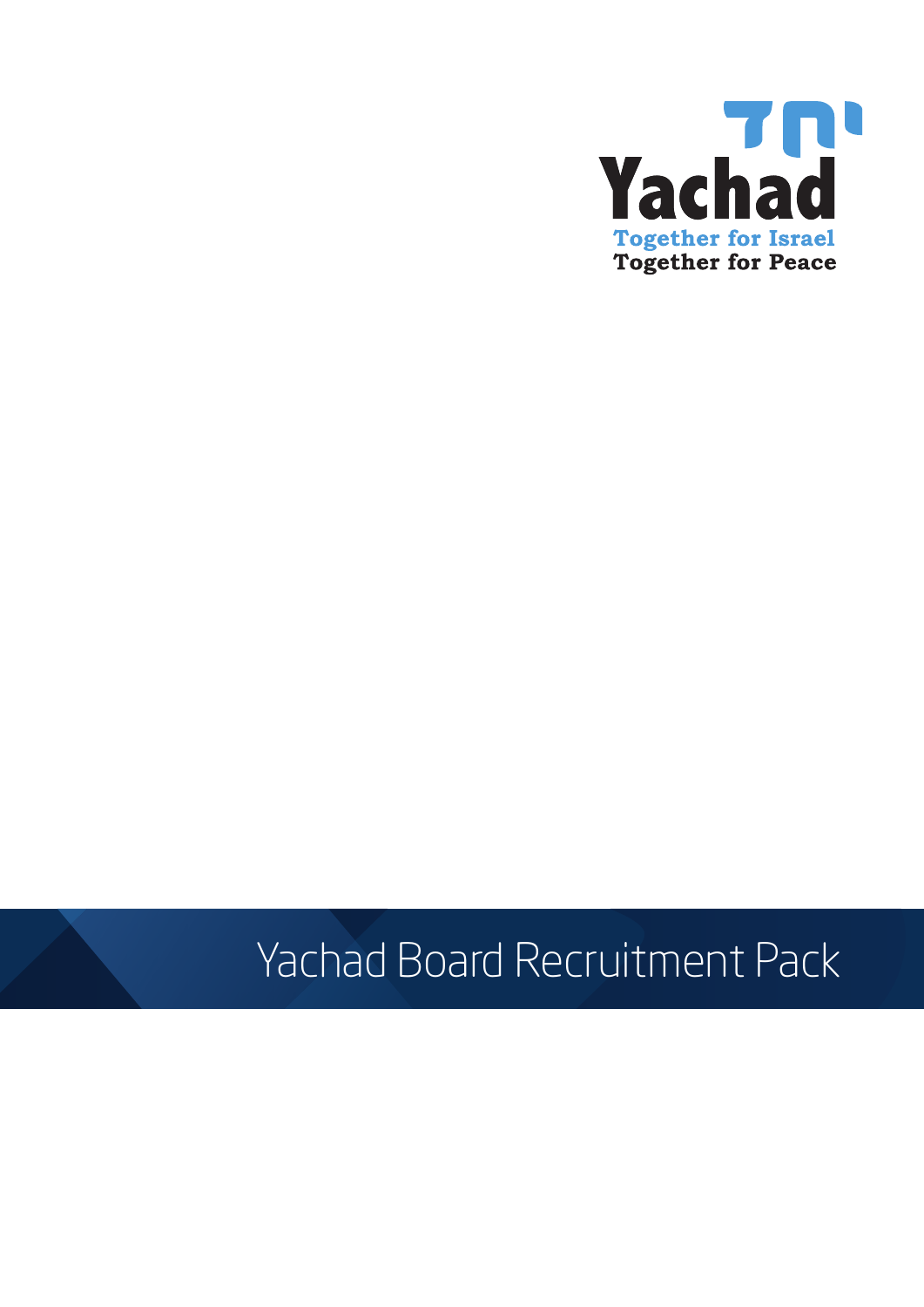## Letter from the Chair

Thank you for your interest in applying to join the Yachad Board.

Over the past three years it has been my privilege to Chair the Yachad Board and work alongside fellow board members and the Yachad professional team.

Yachad is a British Jewish organisation which empowers British Jews to support a political resolution to the Israel-Palestine conflict. It was founded in 2011 in response to a growing demand in our community for a more nuanced approach to Israel-Palestine. Over the past ten years Yachad has grown from a fledgling organisation into a well-known and well-respected organisation. Yachad is now part of the fabric of Israel-Palestine discourse in the UK within Jewish communal life in the UK, in parliamentary settings and with partner organisations on the ground in Israel.

Visits to the West Bank and East Jerusalem; diverse education about the conflict in youth movement, Jewish societies, and synagogue settings; and public discussions within the community about the need for more honest engagement with Israel all take place because of the success of Yachad.

Likewise, Yachad has become a trusted and key partner for many UK based decision makers and those advising on Israel-Palestine policy. We have built a network of parliamentary relationships over the past few years and are trusted as sensible advisors to MPs and policy makers across the political spectrum. Our partners in Israel rely on us to elevate their voices both within a community and parliamentary context in the UK – whether that is civil society activists or Members of Knesset. In return we make visible to them the large body of support for their work in our community.

Thanks to Yachad's hard work, the voice of all those who, whilst being committed to Israel, have difficult questions about the occupation, settlement activity and the policies of the Israeli government of the day, is heard both in our community and beyond. If Jewish community leaders and organisations want to claim they truly represent the British Jewish community at large, they need to represent the views of those who truly support a political resolution to the Israeli-Palestinian conflict and an end to occupation – Yachad supporters.

Over the past few months, we have put significant resources into the work that is required to ensure that the Yachad Board reflects the needs of the organisation in 2022. We have been developing our governance structures and identifying where we need more support. If you are interested in helping to shape the future of the organisation, I invite you to read on and to consider applying for one of the roles on our Board.

With best wishes

: dio

Simon Sadie Chair, Yachad Board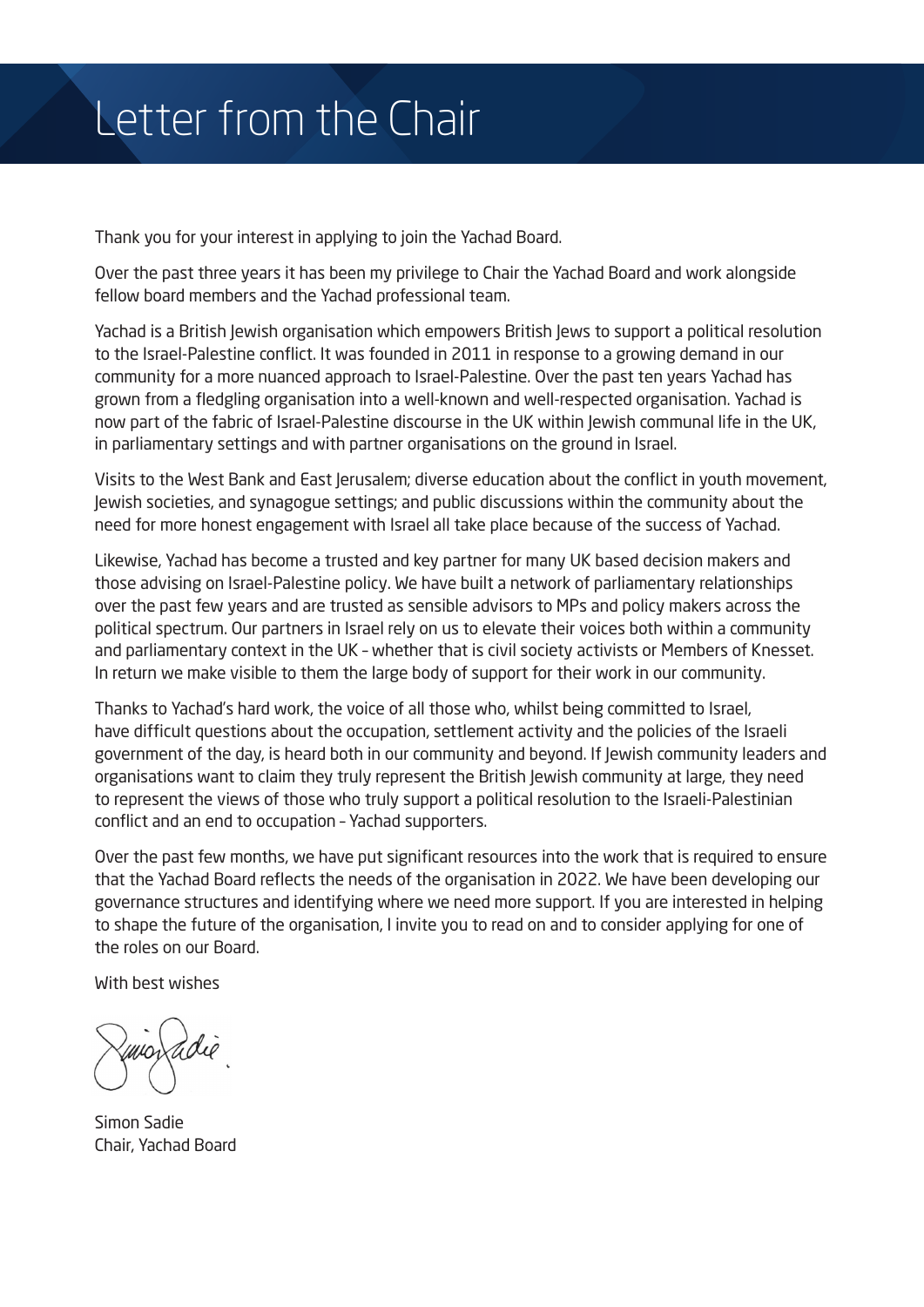## What is Yachad?

Yachad is a British Jewish organisation which empowers British Jews to support a political resolution to the Israel Palestine conflict. Yachad was founded in 2011 in response to a growing demand in our community for a more nuanced approach to Israel-Palestine. Community members wanted a way to support Israel whilst also vocally supporting a resolution to the conflict and the creation of a viable Palestinian state. This included, at times, being able to speak critically of Israeli government policies that run contrary to these values.

Since 2011 Yachad has become a significant voice within the British-Jewish community. We are members of the Board of Deputies of British Jews, and work closely with a variety of communal bodies, as well as Jewish schools, student societies, youth movements and synagogues.

#### What do we do?

1. **Communal Engagement** - We provide a space to hear different perspectives from the region and critically engage with the situation on the ground. We work to ensure community organisations are more representative of the broad range of opinion that exists in relation to Israel and the conflict.

We recognise that young people are crucial in leading change. We want to ensure that their voices are heard, and that they have the tools and confidence to advocate for peace and justice.

- 2. Public Affairs working with British parliamentarians, providing insight into different perspectives that exist in our community and advice on how to manage difficult conversations. We work to help build political support for robust British engagement with the conflict.
- 3. Grassroots collaborating with partners in Israel and Palestine and ensuring their voices are heard in the UK, both within parliament and within the Jewish community. We work with Human Rights and peace building organisations, as well as Israeli politicians.

#### What do we stand for?

Israel plays a significant role in the Jewish identity of the majority of British Jews. Research shows that a substantial number of British Jews support a democratic Israel alongside a viable Palestinian state and oppose policies of occupation and settlement expansion. We aim to represent the views and opinions of these members of the community.

- We believe that a two-state solution will ensure a secure and democratic homeland for lewish people, alongside a viable and sovereign Palestinian state.
- We oppose occupation and settlement expansion in the Occupied Palestinian Territories, and see these as a direct threat to a two state solution.
- We oppose all forms of racism, and are in favour in promoting constructive dialogue. We aim to tackle antisemitism and islamophobia in Israel-Palestine discussions.
- We oppose all forms of violence, and support the right to non-violent protest, even if at times we do not lend support to specific methods of non-violent protest.
- We believe in treating Israelis and Palestinians with dignity and humanity, and in respecting their histories, narratives and lived experiences.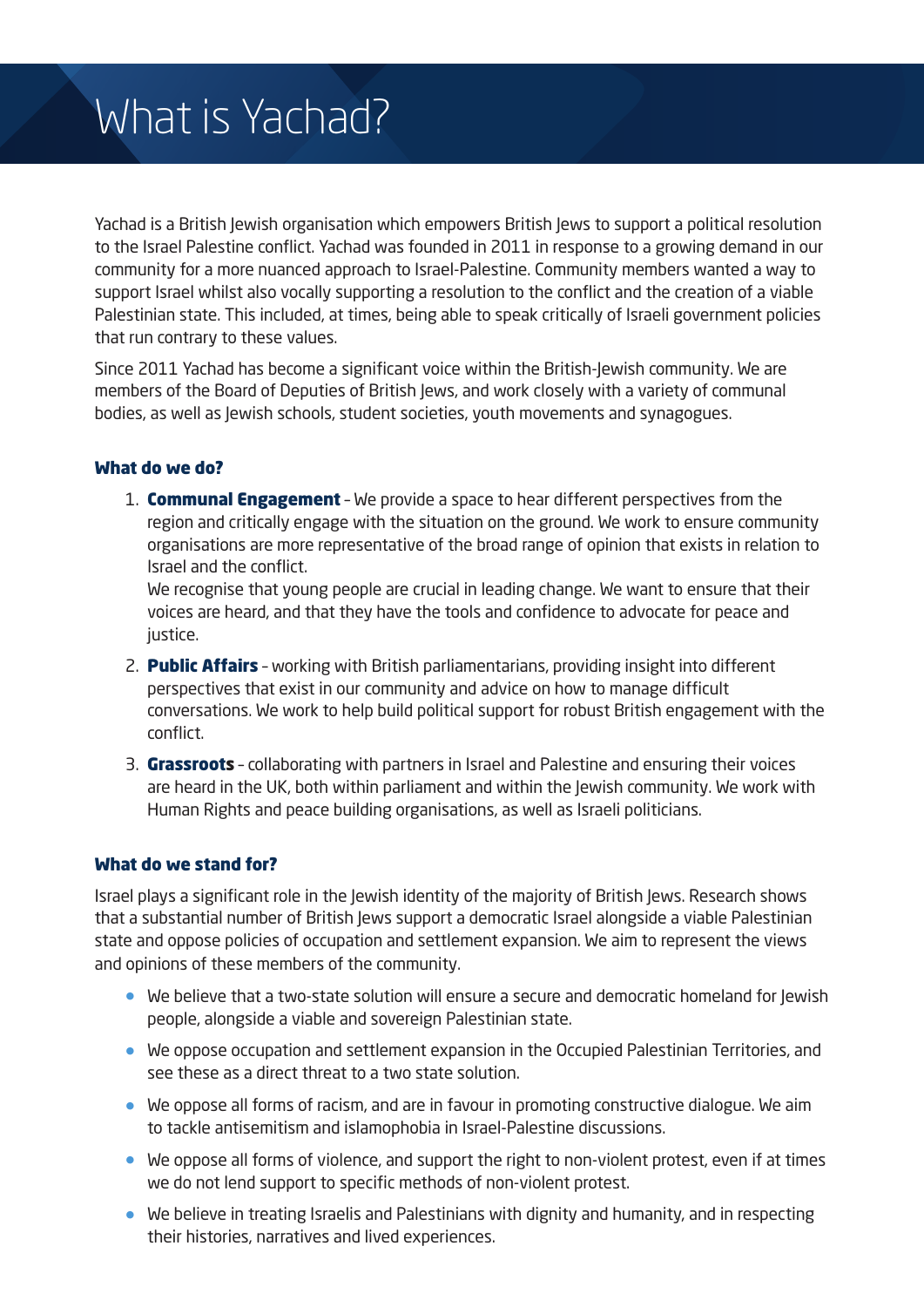## What we are recruiting for

We are looking for new Board members to help shape Yachad's strategy and future direction. We need people that passionately believe that diaspora Jewry has an active role to play in building support for a political resolution to the Israeli-Palestinian conflict. In helping to shape Yachad's future, you are also helping to influence the future direction of our community, and how it relates to, and engages with Israel.

With the depth and reach of Yachad's work constantly growing, both within our community and within a UK parliamentary context, we are looking for committed supporters to join our board and help us think creatively about how we face the challenges of the future.

The Yachad board is comprised of Trustees of our charity as well as Directors of our company (Yachad Ltd). Yachad (the charity) is responsible for delivering all our educational work about the conflict. Yachad Ltd is responsible for the delivery of all work that does not meet our charitable objectives. Trustees of Yachad will make decisions as Board members that solely relate to the charity and Directors of Yachad Ltd will make decisions as Board members that solely relate to Yachad Ltd. There are a number of key positions in which the post holders are appointed as both charity trustees and company directors. We have a detailed guidance document which explains how we ensure a clear separation between our company and charity. Should your application to join our board be successful, you will be provided with clear guidance on your role as either a Trustee or Director.

#### **What we need help with**

We are looking to recruit up to 5 new board members and have identified two key roles we are recruiting for, as well as three additional areas of expertise we would ideally like Board members to have. We will consider applications from interested individuals who do not hold these areas of expertise, however it will stand in the favour of the applicant if they have demonstrable experience in one of these areas.

- 1) Vice-Chair we are looking to recruit a Vice-Chair of the Yachad Board. The Vice-Chair will be appointed as both a Trustee of Yachad the charity and a Director of Yachad Ltd. The Vice-Chair's role is to support the Chair and to help lead the Yachad Board. For more details about the role please read the role description included in this pack.
- 2) **Treasurer** we are looking to recruit a Treasurer to oversee the financial management of both the charity and the company. The Treasurer will be appointed as both a Trustee of Yachad the charity and a Director of Yachad Ltd. The Treasurer's primary role will be to support the organisation in ensuring sound financial management and acting as Chair of the Finance and Remuneration Committee. For more details about the role please read the role description included in this pack.
- 3) **Board member with fundraising experience** we would like to appoint a trustee of Yachad (the charity) to join our board who has experience of fundraising either in a professional or voluntary capacity. To date, the overwhelming majority of fundraising has fallen to the professional team, and we would like to ensure the Board engages more fully with this aspect of our work. The post holder will be invited to play a key role on a newly created fundraising committee, as well as advise the Board and professional team on fundraising strategy.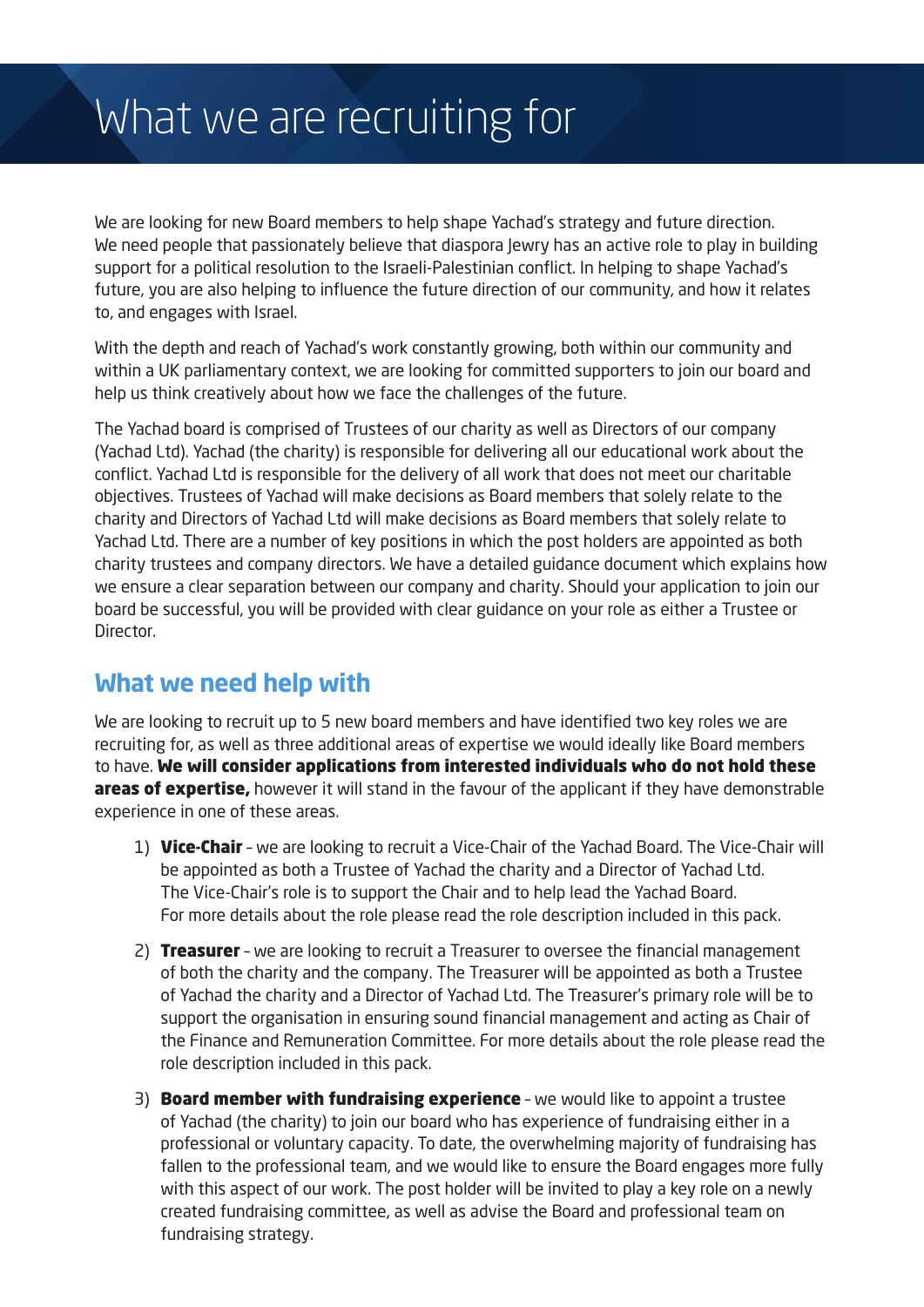- 4) Board member with professional or academic expertise related to the conflict – we would like to appoint a board member who could serve either as a Trustee of the charity or Director of the company who has a background – either professional, academic or lived experience – that means they have a level of expertise related to the conflict. This could take the form, for example, of legal expertise, or having spent significant time in the region and therefore an in depth understanding of the issues. The post holder would be able to advise both the professional team and the Board on issues that might impact on the organisation and how we might best respond
- 5) Board member with a background in the UK political sphere we would like to appoint a member of the Yachad board who can serve as a director of Yachad Ltd who has a background in UK politics. As our parliamentary and political relationships continue to grow and develop, a board member with expertise in this area will be able to advise both the professional team and Yachad Board on how we can best navigate this arena.

#### **What's the commitment?**

Individuals who take on a role at the Yachad board are expected to have a broad commitment to the aims, objectives and key values of Yachad, and to display a public commitment to Yachad and what it stands for. Board members are also expected to fulfil the responsibilities and duties which are outlined in the *General Trustees and Director Role Description* which you can find in this pack.

Our Board members attend four ordinary Board meetings per year at quarterly intervals which will take place online or in person, and 1-2 away days per year that normally take place on Sundays, which may involve core supporters and staff members. In addition to serving on the Yachad Board, Board members are expected to serve on at least one committee or be involved in one organisational project on an annual basis.

Equally, Yachad board members should expect certain things from Yachad as an organisation; their time and expertise should be valued and respected by the organisation and its employees, and they should be provided with access to the necessary skills and training required to fulfil their duties.

For full details of Trustee and Director roles, and Vice-Chair and Treasurer roles, please see the role descriptions included in this pack.

#### **A word about liability**

You are not financially liable for Yachad – should either of our two legal entities, Yachad (charity) and Yachad Ltd (company), be wound up at any point, the maximum financial liability you would have is the total of £1. As a Trustee or Director of either Yachad or Yachad Ltd you are also covered by a trustee's and director's indemnity insurance policy, as is standard practice in many not-for-profit organisations.

#### **Want to apply or know more?**

If you are demonstrably committed to our values and feel that you have the skills that could help us in the key areas we are looking to develop, we would love to hear from you. Please email us an initial expression of interest to **info@yachad.org.uk** by Friday 11th February 2022. Once this date has passed, we will be in touch with interested candidates with details of a more formal application process. If you would like to have an informal conversation first, please email **info@yachad.org.uk** and either our Executive Director, Hannah Weisfeld, or Chair, Simon Sadie, will be in touch with you.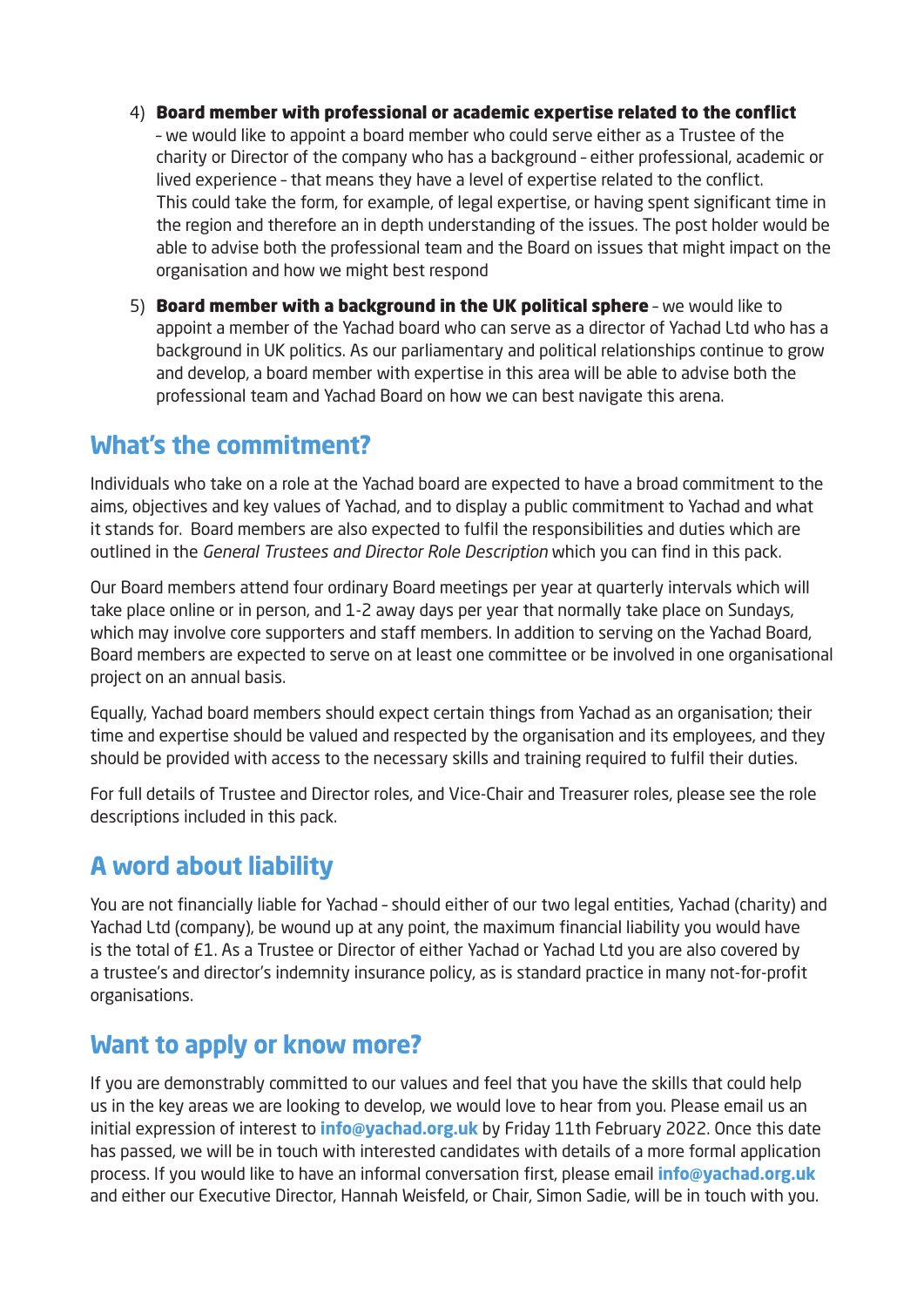## Structure of the Yachad Board

### **Make-up of the Board**

The Yachad Board is the governing body of Yachad. Yachad is made up of two distinct legal entities – Yachad the charity (charity registration no 1164566) and Yachad Ltd (company no 07638945). Members of the Board have distinct roles as either charity trustees or company directors. According to its constitution the charity must have a minimum of at least 3 trustees and a maximum of 12. The company's Articles of Association do not mandate a specific minimum or maximum number of directors (beyond a minimum of 1 director). We will always aim to have a minimum of 2 company directors and 3 charity trustees that serve solely in these roles. In addition, there will be at least a further three individuals – the Chair, Vice-Chair and Treasurer – who serve as both company directors and charity trustees. Board members will be made aware of their specific and distinct responsibilities as either company directors or charity trustees. The full list of roles/areas of expertise we hope to have on the board at any one time is as follows:

| <b>Role/area of expertise</b>        | <b>Company Director</b> | <b>Charity Trustee</b> |
|--------------------------------------|-------------------------|------------------------|
| Chair                                | Yes                     | Yes                    |
| Vice-Chair                           | Yes                     | Yes                    |
| Treasurer                            | Yes                     | Yes                    |
| Youth representative                 | <b>No</b>               | Yes                    |
| Political background/knowledge       | Yes                     | <b>No</b>              |
| <b>Expertise in Israel Palestine</b> | Either                  | Either                 |
| Fundraising experience               | No.                     | Yes                    |
| <b>General Director Role</b>         | Yes                     | <b>No</b>              |
| <b>General Trustee Role</b>          | No                      | Yes                    |

## **Minuting of Board meetings**

In a Board meeting, specific agenda items that relate either specifically to governance of the company or the charity will be marked on the agenda and put either at the beginning or end of the meeting in order that only the relevant board members are involved in the decision that needs to be taken. These specific decisions will be minuted by the relevant entity. There may be decisions taken on a specific agenda item where two different decisions need to be made that relate independently to the company or the charity. These will be independently minuted. For further information that relates to the division between the Company and the Charity please see the *Charity and Company Guidance* document.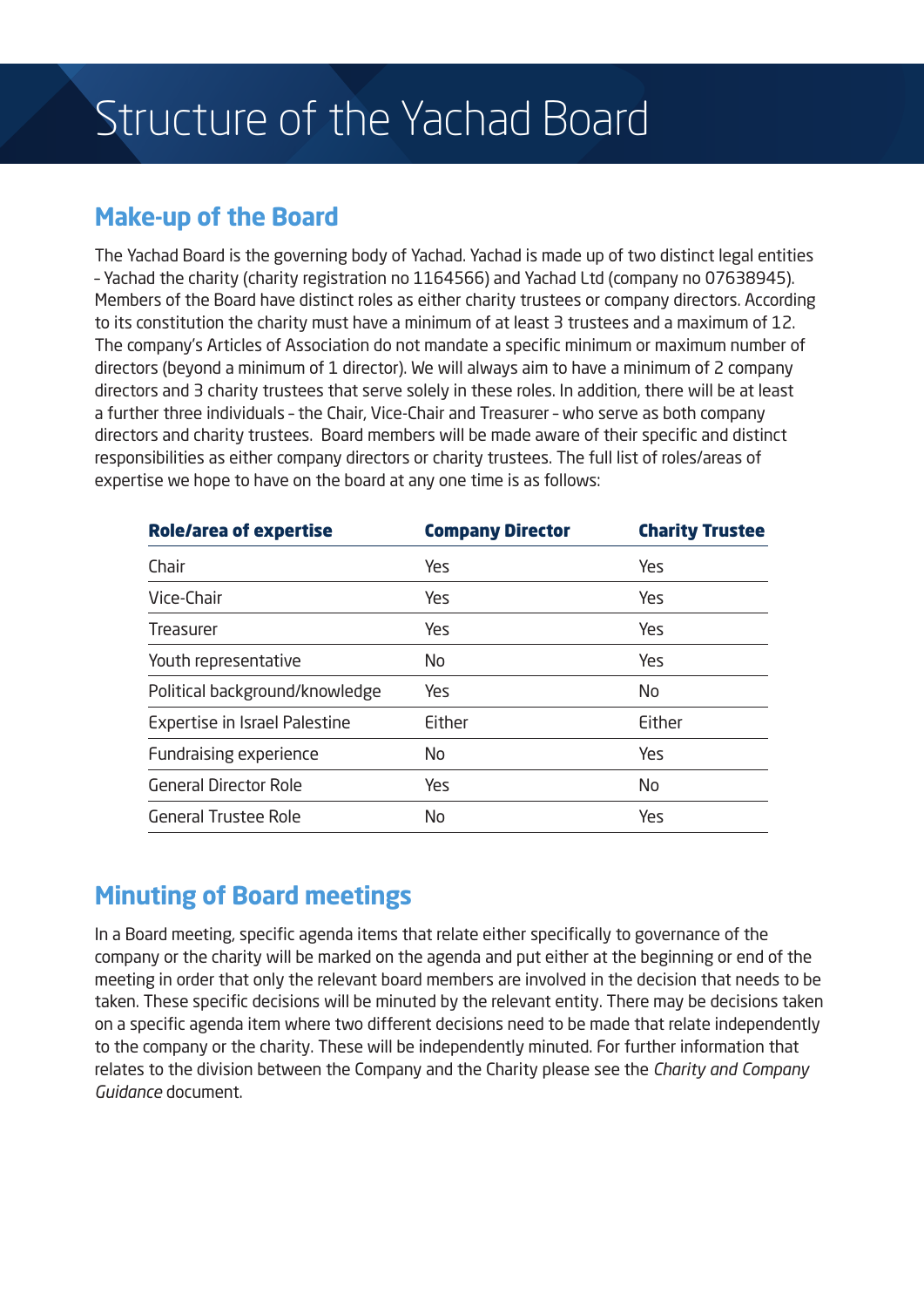## Structure of the Yachad Board

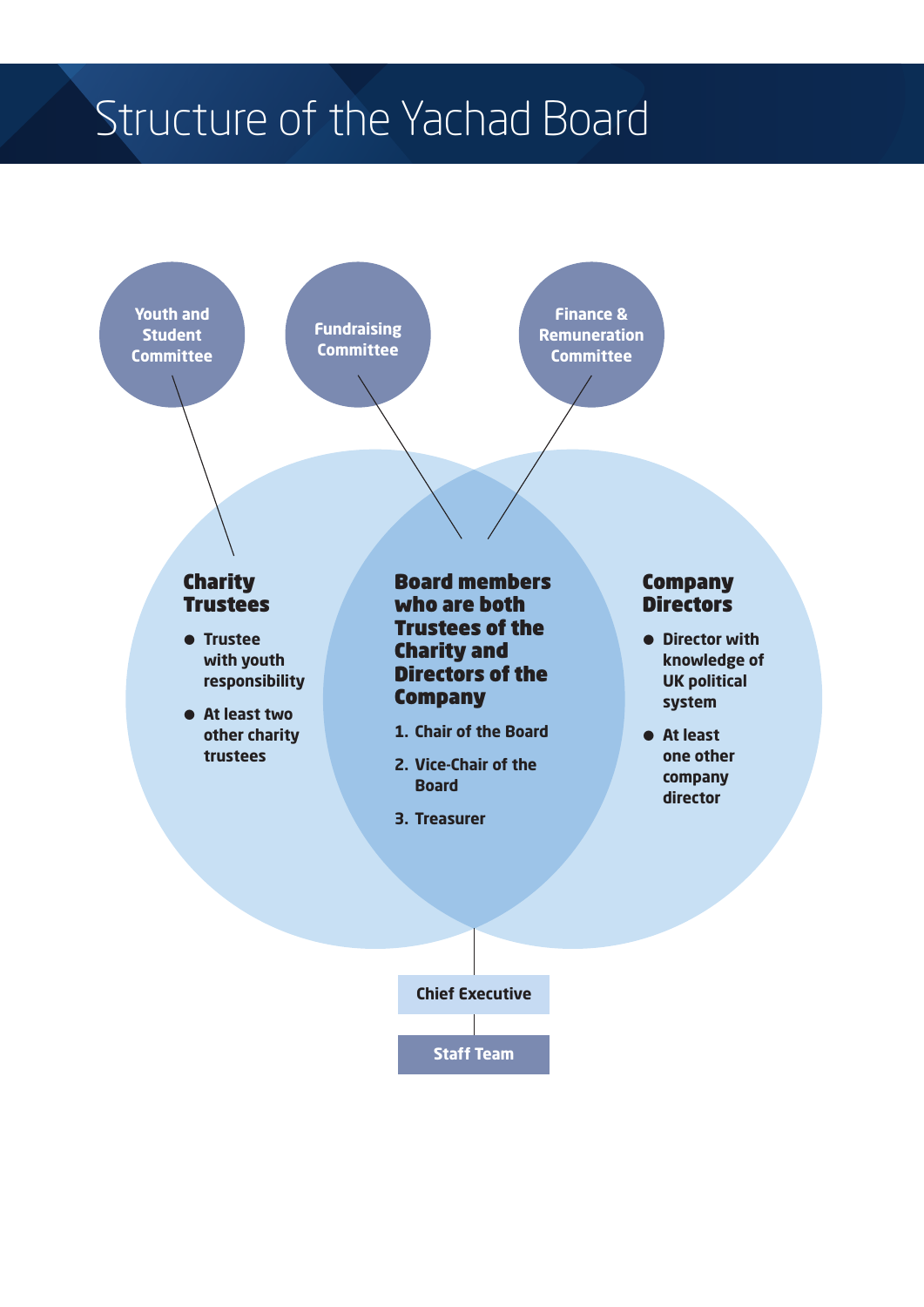## Purpose and role of the Yachad Board

The Yachad Board is comprised of the Trustees of Yachad (the charity) and the Directors of Yachad Ltd (the company). Whilst both the Trustees and Directors sit on the Board, decisions are taken on behalf of each organisation solely by the individuals legally responsible for doing so. Decisions that are taken are clearly minuted as either company or charity decisions. For further information about the separation between the company and charity, please refer to our *Charity and Company Guidance* document.

The following code is a set of guiding principles that determine the role of the Yachad Board of Trustees and Company Directors. It is based on the Charity Governance Code, which has been developed by a large number of civil society stakeholders. For the purposes of this document the Yachad Board is referred to as the 'Board'. Any key actions listed here which require specific tasks to be undertaken are also recorded in the Board Calendar of Activity.

### **1. Organisational purpose**

The Board is clear about the Yachad's aims and ensures that these are being delivered effectively and sustainably. The Board's core role is to focus on strategy and performance. The Board has a shared understanding of, and commitment to Yachad's purposes and can articulate these clearly and demonstrate that the organisation is effective in achieving its charitable and company purposes and agreed outcomes.

#### Actions for the Board:

- 1. The Charity Trustees and Company Directors periodically review Yachad's charitable purposes/Company objectives, and the external environment in which it works, to make sure that the charity/company, and their purposes, stay relevant and valid.
- 2. The Board works with the organisation's leadership to develop and update Yachad's strategy.
- 3. The Board evaluates the organisation's impact, outputs and outcomes on an ongoing basis.
- 4. The Board regularly reviews the sustainability of its income sources and their impact on achieving charitable purposes in the short, medium and longer term. This task is, by and large, delegated to a Finance and Remuneration committee.

## **2. Leadership**

The Board's role is to provide Yachad with strategic leadership in line with the organisation's aims and values. It provides oversight and direction to the organisation and provides support and constructive challenge to the organisation. The Board recognises, respects and welcomes diverse, different and, at times, conflicting viewpoints. The Board and Trustees and Directors individually, accept collective responsibility for ensuring that Yachad has a clear and relevant set of aims and an appropriate strategy for achieving them.

#### Actions for the Board:

1. The Board agrees to the organisation's vision, values and reputation and leads by example, requiring that anyone representing the organisation reflects its values positively.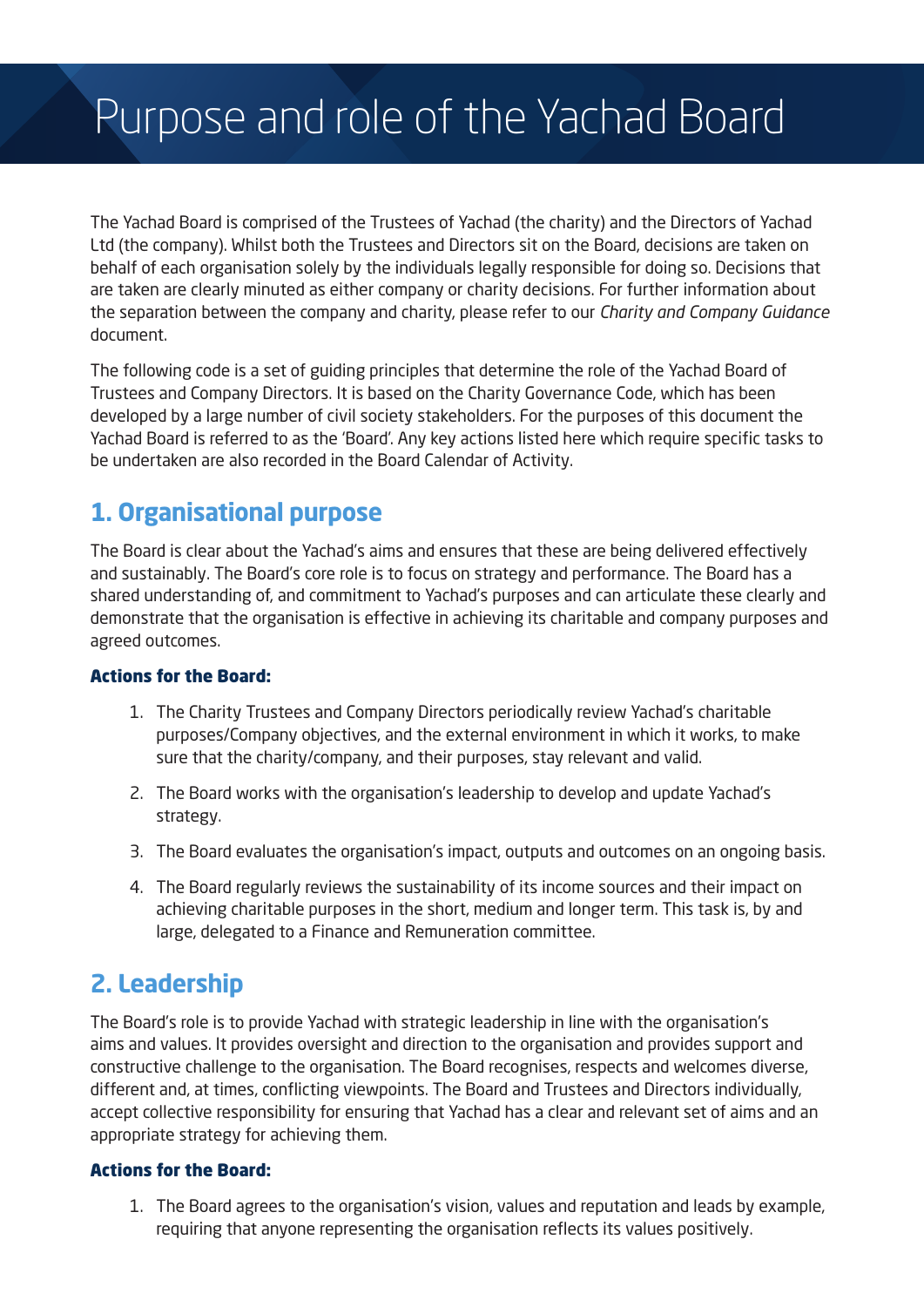- 2. The Board makes sure that the organisation's values are reflected in all its work, and that the ethos and culture of the organisation underpin the delivery of all activities.
- 3. The Board ensures there are proper arrangements for the appointment, supervision, support, appraisal, remuneration and, if necessary, dismissal of staff. This is, by and large, delegated to a Finance and Remuneration committee chaired by the Treasurer of the Board.
- 4. The Boards functions are formally recorded. There are role descriptions that define Board member's responsibilities as well as the specific roles of key board functions of Chair, Vice-Chair and Treasurer.

## **3. Integrity**

The Board acts with integrity, adopting values, making ethically driven decisions, and creating a culture which help achieve the organisation's purposes. To achieve this, Trustees and Directors will create a culture that supports the organisation's values, adopt behaviours and policies in line with the values and set aside any personal interests or loyalties. The Board should understand and address any inappropriate power dynamics to avoid damaging the organisation's reputation, public support for its work and delivery of its aims.

#### Actions for the Board:

- 1. The Board and its Trustees will be seen to promote the organisation's reputation by living its values and representing the organisation.
- 2. The Board will act with honesty, trustworthiness and care.
- 3. The Board will act in the best interests of the organisation's purposes and its beneficiaries, creating a safe, respectful and welcoming environment for those who come into contact with it.
- 4. The Board will make objective decisions about delivering the organisation's purposes. It will not be unduly influenced by those who may have special or personal interests. It understands how real and perceived conflicts of interests and conflicts of loyalty can affect an organisation's performance and reputation. It will identify and record conflicts of interest and loyalty.

## **4. Decision-making, risk and control**

The Board makes sure that its decision-making processes are informed, rigorous and timely and that effective delegation, control and risk assessment and management systems are set up and monitored. The Board will delegate authority, but not ultimate responsibility, and will implement suitable financial and related controls and reporting arrangements to make sure it oversees these delegated matters. The Board's main focus is on strategy, performance and assurance, rather than operational matters, and reflects this in what it delegates. Trustees and Directors must also identify and assess risks and opportunities for the organisation and decide how best to deal with them, including assessing whether they are manageable or worth taking.

#### Actions for the Board:

- 1. The Board will have a sound decision-making and monitoring framework which helps the organisation deliver its purposes.
- 2. The Board will regularly review which matters are reserved to the Board and those which can be delegated. It collectively exercises the powers of delegation to committees or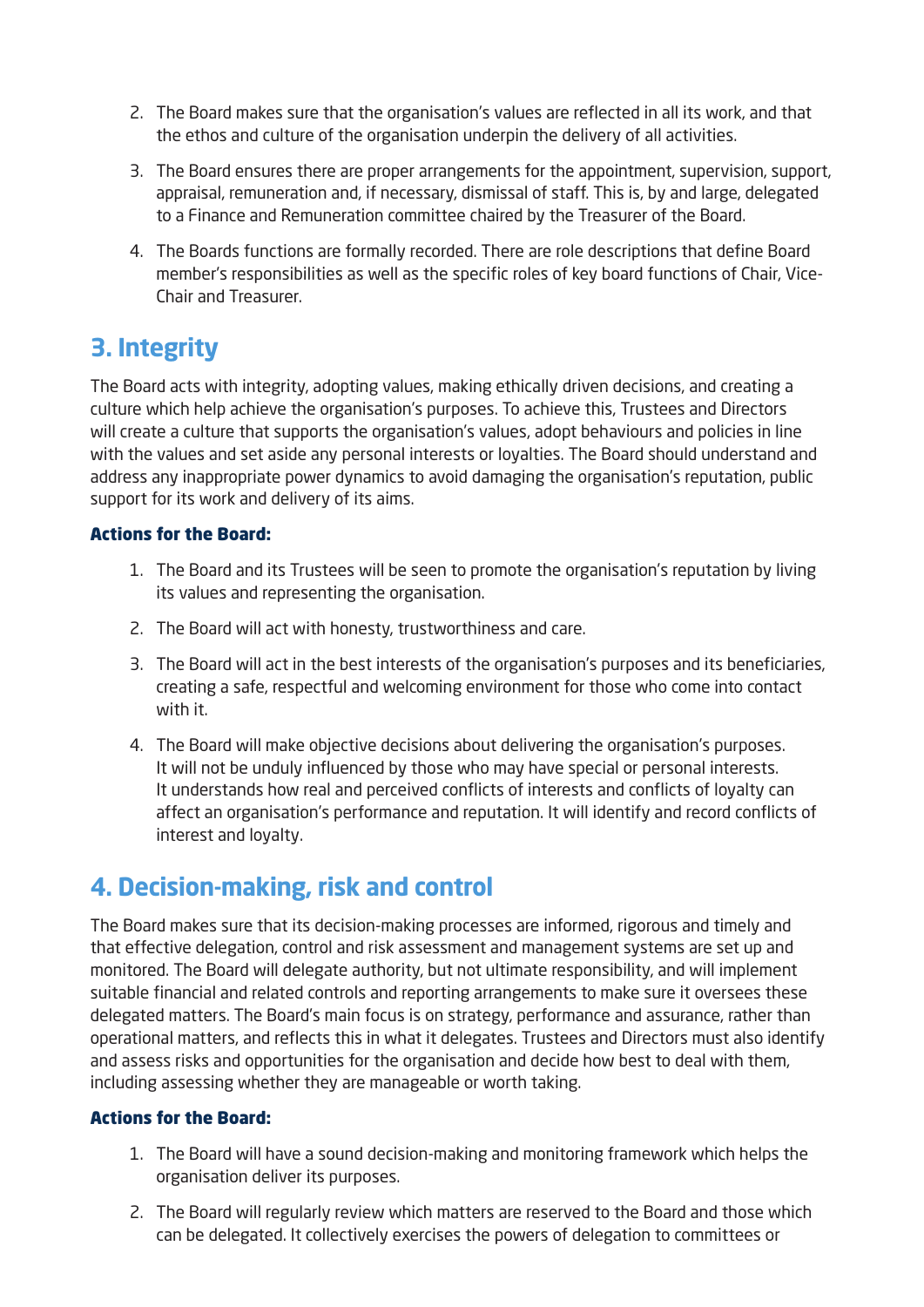individual Trustees or Directors, or staff. The Board describes its 'delegations' framework in a document which provides sufficient detail and clear boundaries that the delegations can be clearly understood and carried out. This should be regularly reviewed.

- 3. The Board makes sure that its committees have suitable terms of reference and membership and that the terms of reference are reviewed regularly alongside the committee membership being refreshed regularly in order that they do not rely too much on particular people.
- 4. Where Yachad uses third party suppliers or services for example for fundraising, data management or other purposes – the Board makes sure that such agreements are regularly reviewed to make sure they are still appropriate.
- 5. The Board regularly checks the Yachad's key policies and procedures to ensure make sure that they still support, and are adequate for, the delivery of the organisation's aims. This includes: policies and procedures dealing with functions and responsibilities of the Board, finances (including reserves), good employment practices and key areas of activity such as fundraising and data protection. It also reviews policies related to our organisational positions on key issues related to the Israeli-Palestinian conflict. Some of these responsibilities may be delegated to committees or sub-groups of the Board.
- 6. The Board makes sure that operational plans and budgets are in line with the organisation's purposes, strategic aims and resources and regularly monitors performance using a consistent framework and checks performance against the organisation's strategic aims, operational plans and budgets.
- 7. The Board regularly considers information from other similar organisations to compare or benchmark the organisation's performance.
- 8. The Board puts in place and regularly checks the organisation's process for identifying, prioritising, escalating and managing risks and, where applicable, Yachad's system of internal controls to manage these risks. The Board reviews the effectiveness of the organisation's approach to risk at least every year.
- 9. The Board will agree and oversee an effective process for appointing and reviewing its external examiner – a task that is delegated to the Finance and Remuneration Committee.

#### **5. Board effectiveness**

The Board works as an effective team, using the appropriate balance of skills, experience, backgrounds and knowledge to make informed decisions. It will have a rigorous approach to Board recruitment, performance and development, and to the Board's conduct. The Board members will feel safe to suggest, question and challenge ideas and address, rather than avoid, difficult topics. Trustees and Directors should have appropriate skills and knowledge of the organisation and can give enough time to be effective in their role. The board takes decisions collectively and confidently. Once decisions are made, the Board unites behind them and accepts them as binding.

#### Actions for the Board:

1. The Board will regularly discuss its effectiveness and its ability to work together as a team, including individuals' motivations and expectations about behaviours. Board members take time to understand each other's motivations to build trust within the board and the Chair asks for feedback on how to foster an environment where Board members can constructively challenge each other.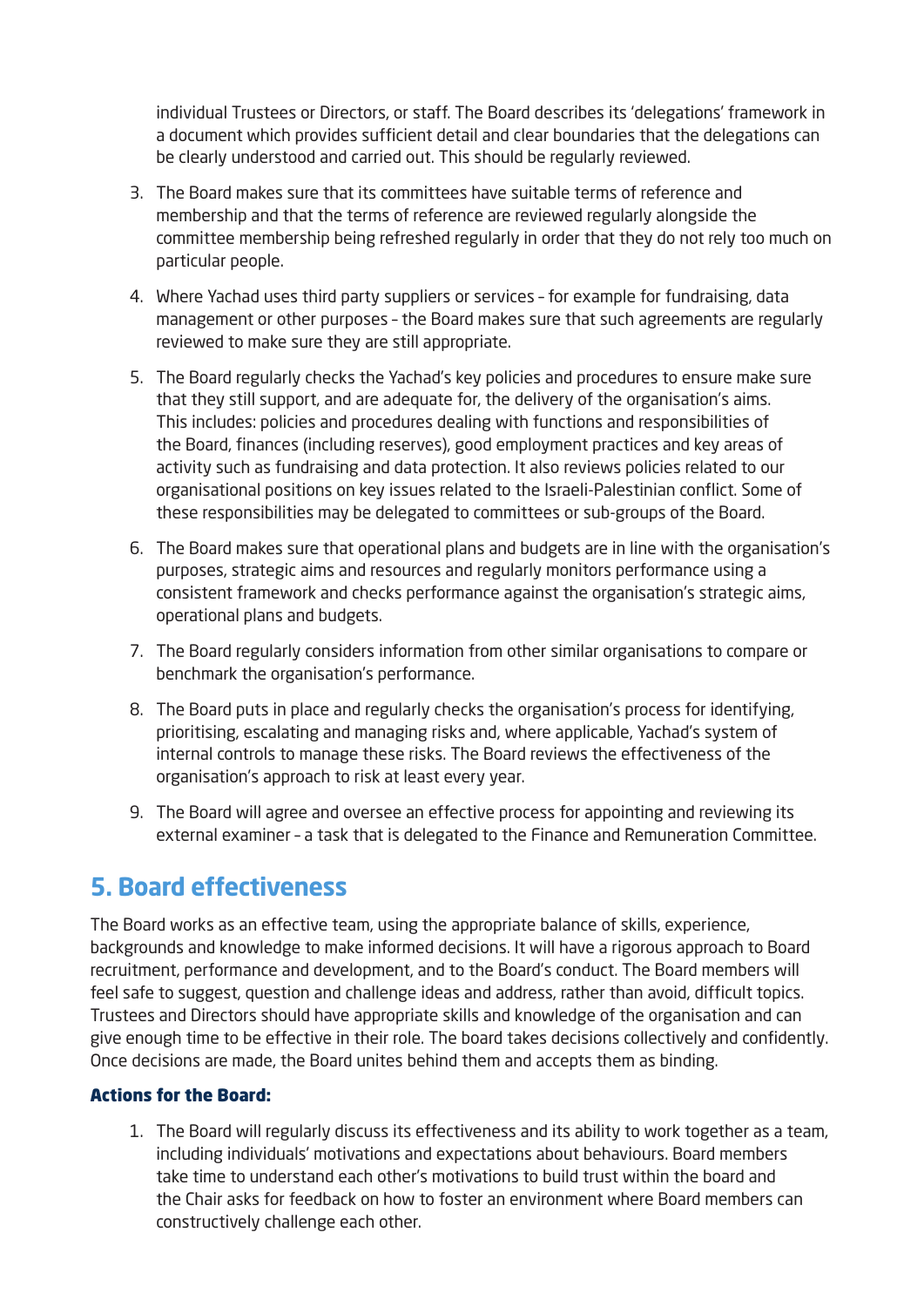- 2. The Board will seek, where necessary, independent, professional advice in areas such as governance, the law and finance. This is either on a pro-bono basis or at the organisation's expense if needed for the Board to discharge its duties.
- 3. The Board will regularly consider the skills, knowledge and experience it needs to govern, lead and deliver the organisation's purposes effectively. It reflects this mix in its Trustee and Director appointments, balancing the need for continuity with the need to refresh the Board.
- 4. The Board will endeavour to undertake a formal, rigorous and transparent procedure to appoint new Trustees and Directors to the board, including advertising vacancies widely.
- 5. The Board reviews its own performance, including that of the Chair. These reviews might consider the Board's balance of skills, experience and knowledge, its diversity, how the Board works together and other factors that affect its effectiveness.

## **6. Equality, diversity and inclusion**

The Board has a clear, agreed and effective approach to supporting equality, diversity and inclusion throughout the organisation and in its own practice, which in turn, will help the board make better decisions.

Boards that commit to equality, diversity and inclusion are more likely to set a positive example and tone for the organisation by following an appropriate strategy for delivering its purpose and setting inclusive values and culture.

#### Actions for the Board:

- 1. The Board will regularly assess the organisation's approach to equality, diversity and inclusion and the diversity of Directors and Trustees' backgrounds and perspectives in its regular board skills audit to identify imbalances and gaps.
- 2. The Board will seek to create a meeting environment in which behaving inclusively is the norm, all voices are equal, and Board members can constructively challenge each other.
- 3. The Board will demonstrate inclusive behaviours in its decision making and how it engages with staff and supporters.
- 4. The Board sets a clear organisational approach to equality, diversity and inclusion in line with the organisation's aims, strategy, culture and values. This is supported by appropriate plans, policies, milestones, targets and timelines.

## **7. Openness and accountability**

The Board leads the organisation in being transparent and accountable. Yachad is open in its work, unless there is good reason for it not to be. The Board will ensure that the organisation's performance and interaction with its stakeholders are guided by the values, ethics and culture put in place by the Board. Trustees and Directors make sure that the organisation collaborates with stakeholders to promote ethical conduct.

#### Actions for the Board:

1. The Board ensures that stakeholders have an opportunity to hold the Board to account through agreed processes and routes, for strategy discussions with key stakeholders at least once a year.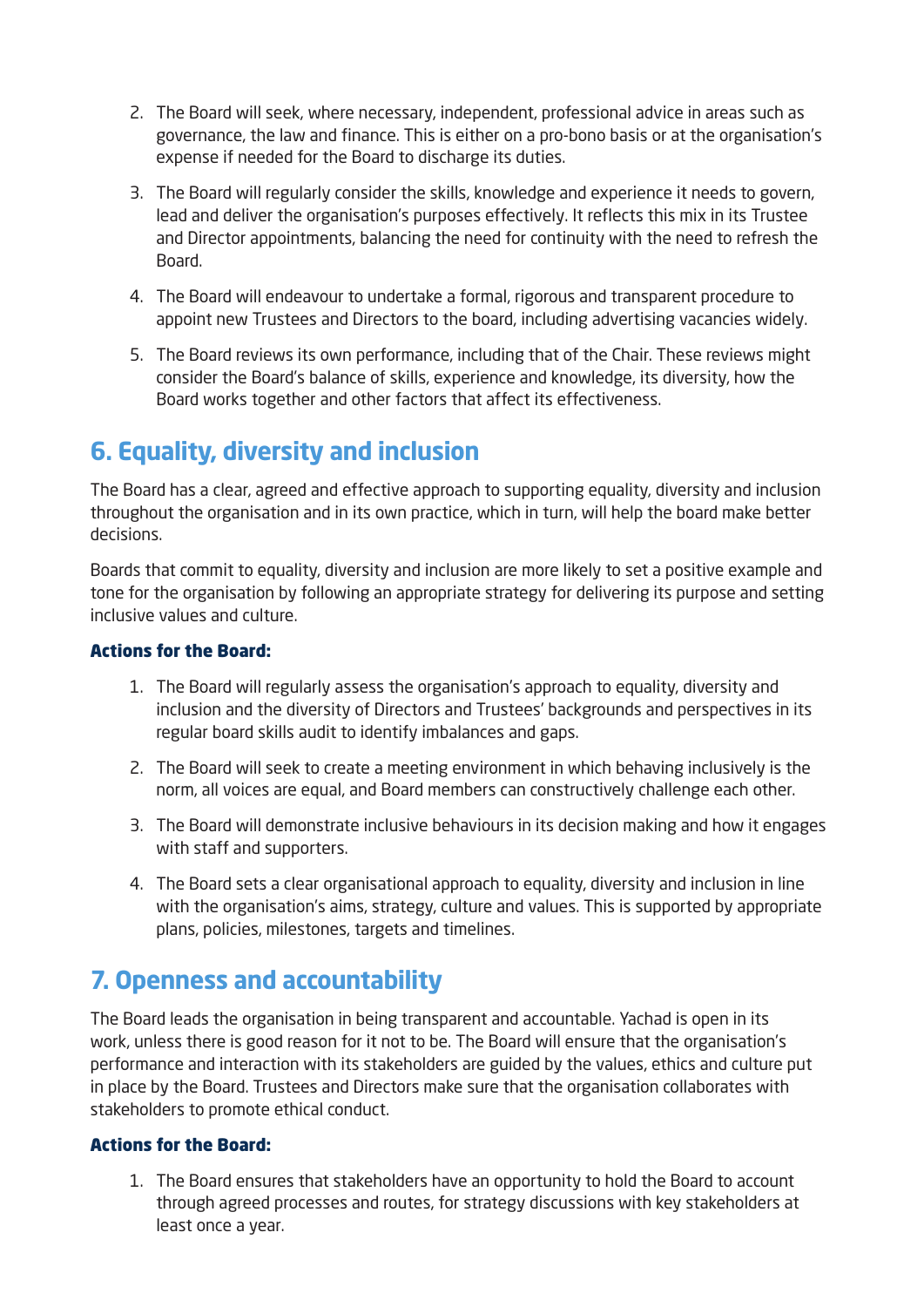- 2. The Board makes sure that there is a transparent, well-publicised effective, and timely process for making and handling a complaint, and that any internal or external complaints are handled constructively, impartially and effectively.
- 3. The Board will ensure that processes, decision making and procedures that can be made public are clearly communicated to key stakeholders.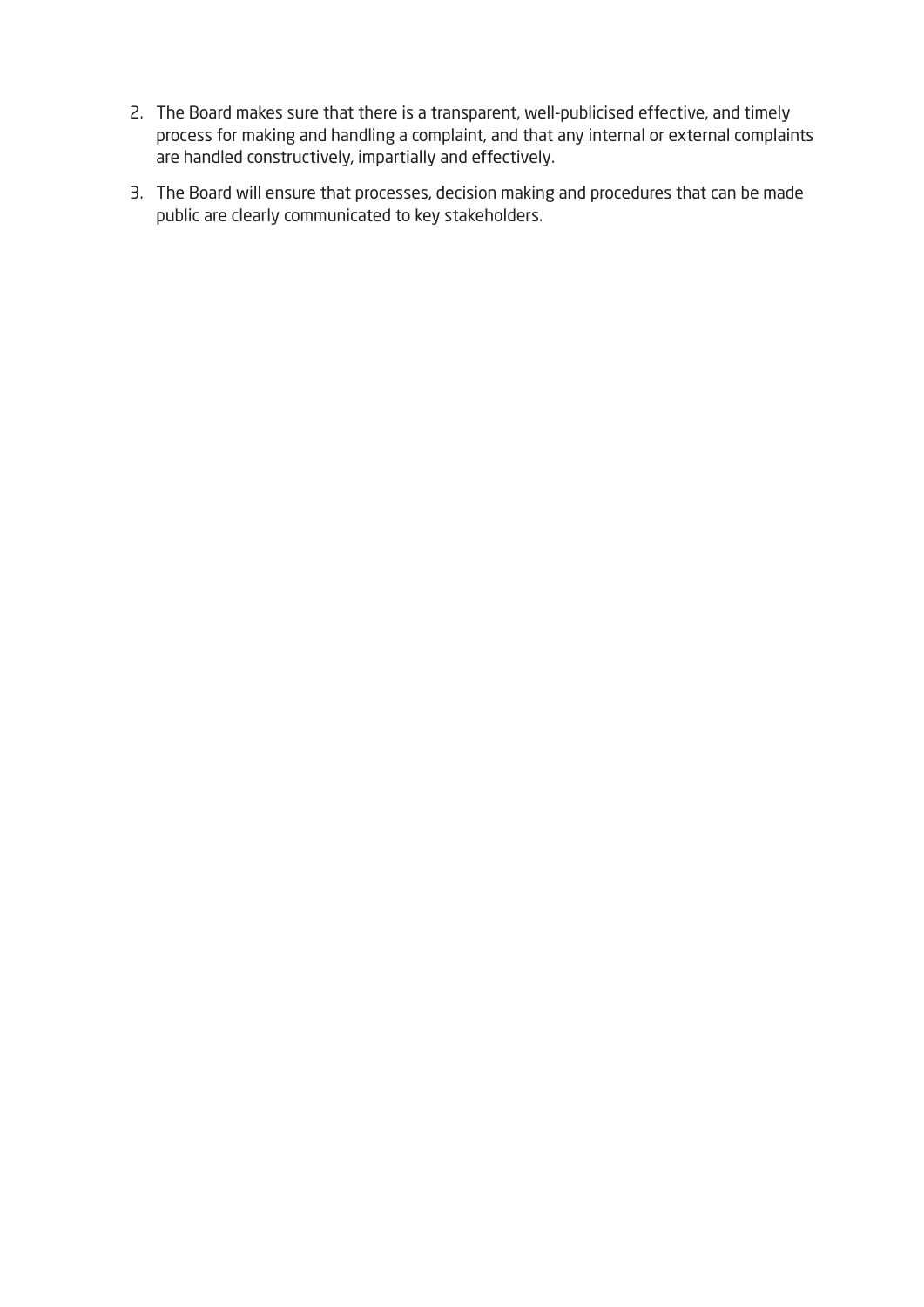## General Yachad Trustee and Director Role Description

Yachad Board members are an integral part of the organisation. Alongside the professional staff they act as representatives of Yachad and the values that it stands for and the work it does. Board members offer perspective and expertise, helping to ensure the organisation can achieve its potential and deliver its strategy. Board members serve as a source of both support and critical engagement for the professional staff of the organisation.

Individuals who take on a role at the Yachad board are expected to have a broad commitment to the aims, objectives and key values of Yachad, and to display a public commitment to Yachad and what it stands for. Board members are also expected to fulfil the responsibilities and duties which are listed below. Equally, Yachad board members should expect certain things from Yachad as an organisation; their time and expertise should be valued and respected by the organisation and its employees, and they should be provided with access to the necessary skills and training required to fulfil their duties.

Yachad Board members will serve either as directors of Yachad Ltd or trustees of Yachad the charity, with a small number of individuals serving a dual role in both capacities. For more information about how this split is determined please refer to the *Structure of the Yachad Board* document.

#### **General expectations of Board members:**

- Board members will represent and defend Yachad and its values in a public setting, even when the views of the organisation may be unpopular
- Board members will take their duties and responsibilities to the organisation seriously, ensuring that give the time required to properly fulfil their role
- In addition to serving on the Yachad board, Board members are expected to serve on at least one committee or be involved in one organisational project on an annual basis
- Board members will endeavour to educate themselves about the issues that Yachad works on, ensuring they remain up-to-date with key issues. This includes, where possible, making time to attend Yachad events and visit the region, in order gain a greater understanding of the issues
- Board members should set an example to supporters and the wider community by making a financial contribution to the organisation that is of significant value to that board member. It is up to each individual to determine what they consider to be significant

#### **What Board members can expect from Yachad:**

• Board members can expect that their time and expertise is treated with respect by the organisation. Staff members should value the voluntary contribution that Board members make to Yachad and be mindful of the fact that Board members are often fitting in the role they play at Yachad around work and family commitments.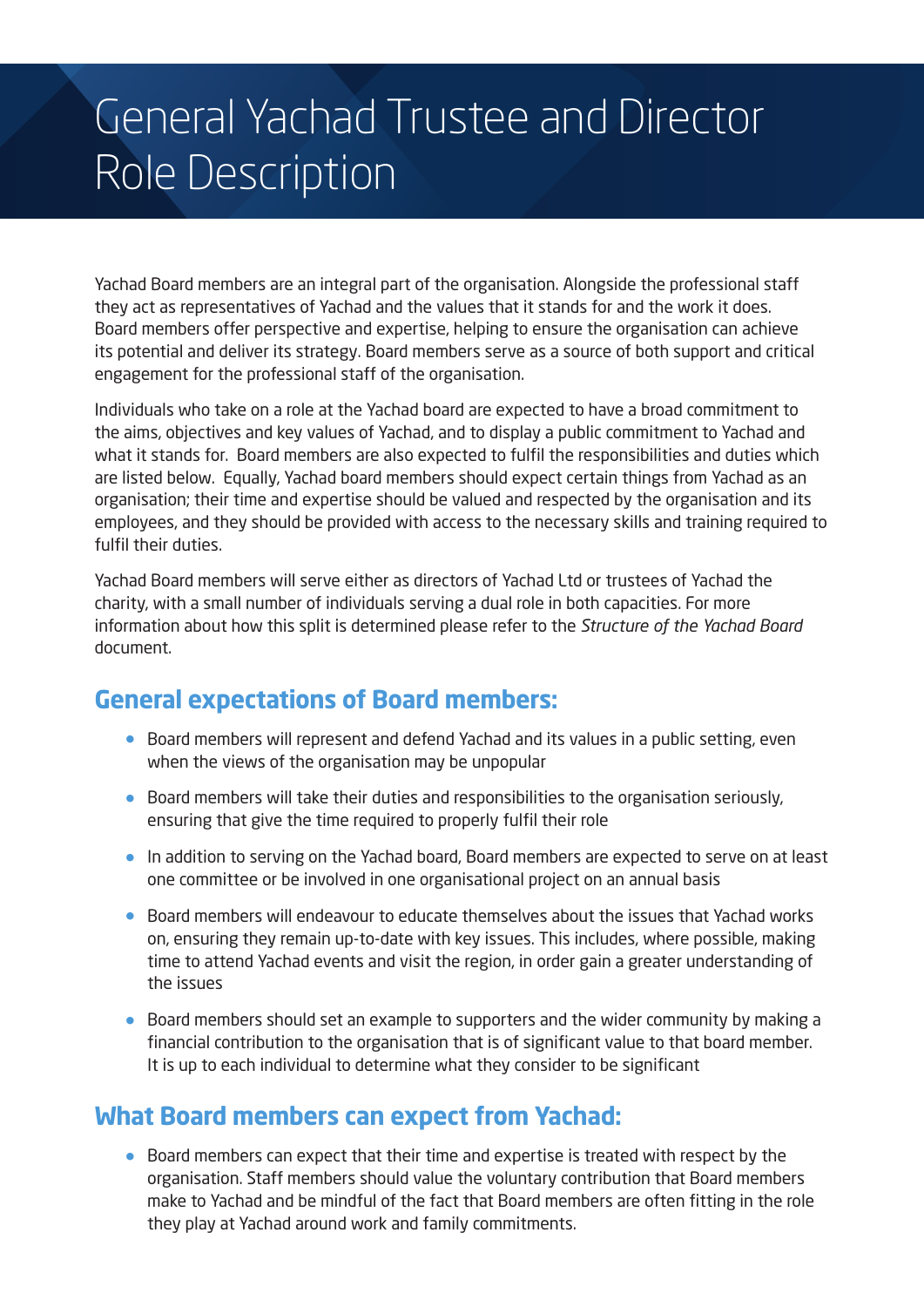- Board members should expect to be given information, Board and committee papers and minutes in a timely manner
- Board members should be given access to training and development in order fulfil their general duties as Trustees and Directors, but also to gain knowledge and information which is relevant to the work of Yachad
- Board members should expect the Chair of the Board, alongside the Chief Executive, to work to make sure the organisation is getting the most out of them as a Board member, and to ensure that they feel their contribution is of value to the organisation.

### **The general duties of both Trustees and Directors are as follows:**

- Ensuring that Yachad defines its goals and evaluates performance against agreed targets
- Safeguarding the good name and values of Yachad
- Ensuring the effective and efficient administration of the organisation, including having appropriate policies and procedures in place
- Ensuring the financial stability of the organisation
- Actively taking part in fundraising efforts on behalf of the organisation. This may include recruiting personal networks to support the organisation
- Following proper and formal arrangements for the appointment, supervision, support, appraisal, and remuneration of the Chief Executive
- Declaring any conflict of interests that may arise whilst carrying out duties as a Charity Trustee or company Director
- Attending meetings on time, including any committee meetings as appropriate, and reading papers in advance of meetings
- Notifying the Chair in good time if unable to attend a meeting. Absence from three consecutive Board meetings without notification in advance may result in dismissal from the Board
- Participating in other tasks as they arise from time to time, including for example, attendance at events to represent Yachad
- Keeping informed about the activities of Yachad and wider issues which affect its work

In addition to the above statutory duties, each Board member should use any specific skills, knowledge or experience they have, to help the Yachad Board reach sound decisions. This may involve scrutinising Board papers, leading discussions, focusing on key issues, providing advice and guidance on new initiatives, or other issues in which the Board member has special expertise.

#### **Appointment terms of trustees and directors:**

Trustees are appointed by a vote of the current Trustees and Directors are appointed by a vote of the current Directors. Each post has a time limit of 3-years, but a Trustee or Director may be reappointed for a further three years if approved by the trustees/directors. After the completion of two terms of office a Trustee or Director must stand down for at least one full term before standing for appointment as either a Trustee or Director.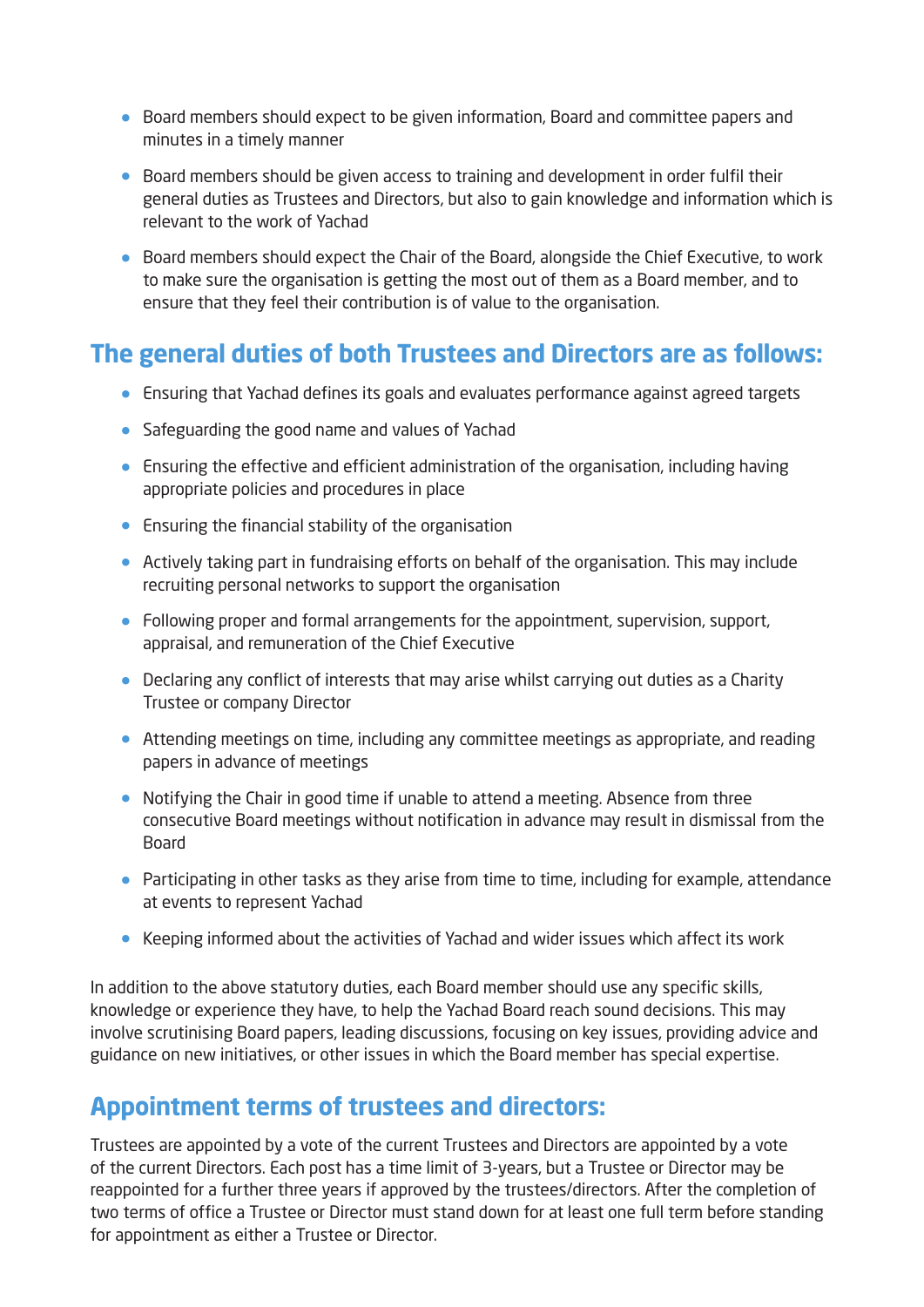## **Specific duties of Charity Trustees:**

- Ensuring that Yachad pursues its stated objects (purposes), as defined in its governing document, by developing and agreeing a long-term strategy
- Ensuring that Yachad complies with its Constitution, charity law, and legal requirements to file Annual Returns and Accounts
- Ensuring that Yachad applies its resources exclusively in pursuance of its charitable objects (i.e. the charity must not spend money on activities that are not included in its own objects, however worthwhile or charitable those activities are) for the benefit of the public. This includes ensuring that Yachad the charity does not undertake any activities that should be undertaken by Yachad the company.

## **Specific duties of Company Directors:**

- Ensuring the Company applies its resources exclusively in pursuance of its objectives
- Ensuring that Yachad complies with its Memorandum and Articles of Association, company law and any other relevant legislation or regulations including filing accounts in timely manner.

### **Person specification:**

- Acommitment to Yachad and its values, and a willingness to stand by decisions taken by the organisation
- A willingness and ability to devote the necessary time and effort to fulfil their duties as a board member
- An in depth understanding of the cultural sensitivities, communal structures and relevant history of the British Jewish community and how it relates to Israel
- Strategic vision
- Good, independent judgement
- An ability to think creatively
- A willingness to speak their mind
- A willingness to act as a representative of Yachad, including in settings that involve personal networks
- A commitment to helping to ensure the financial stability of the organisation
- An understanding and acceptance of the legal duties, responsibilities, and liabilities of charity Trustees and/or company Directors
- An ability to work effectively as a member of a team
- Understanding of the core issues and challenges that Yachad faces.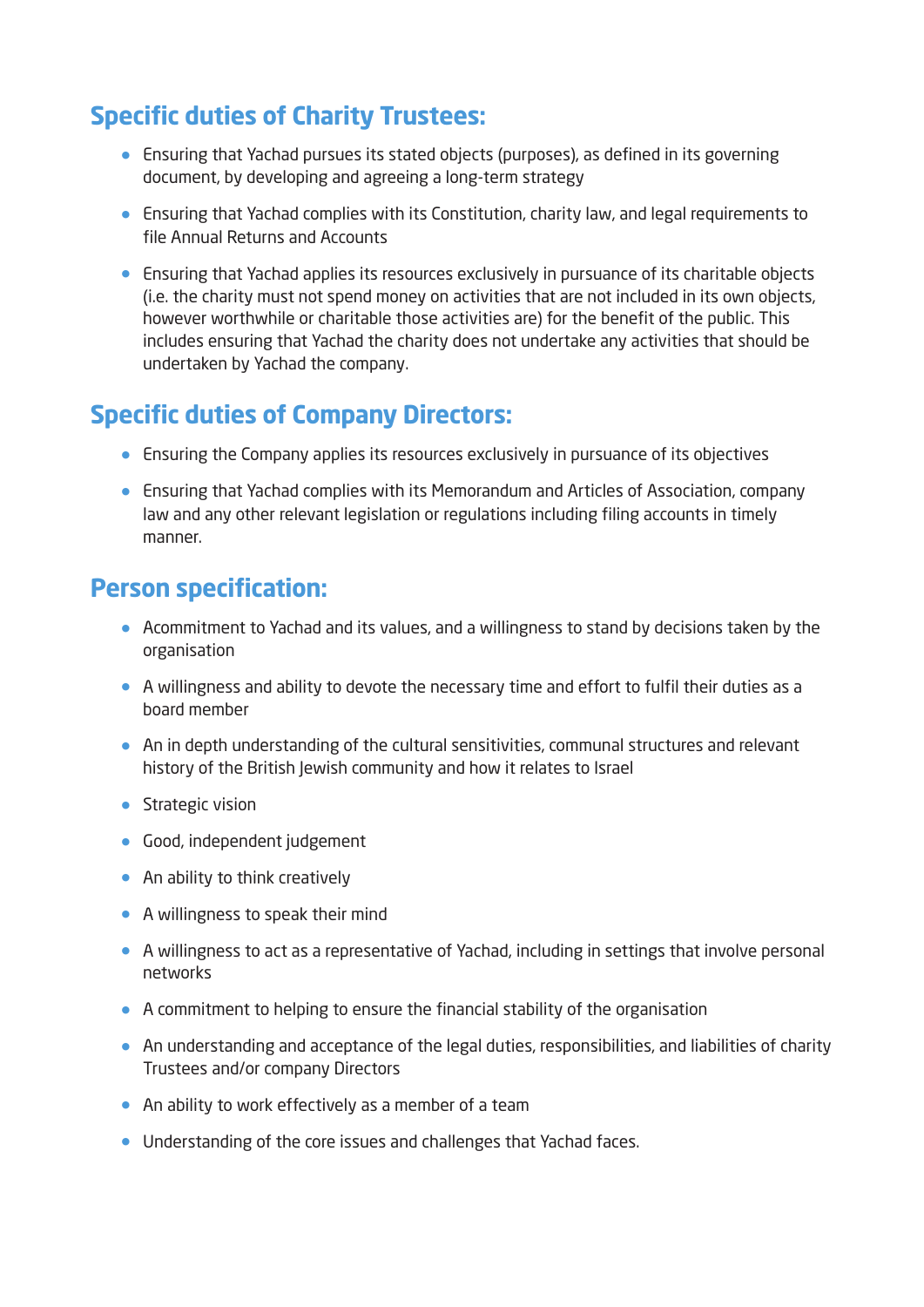# Yachad Vice-Chair Role Description

The Vice-Chair of Yachad helps to lead a Yachad Board that is comprised of Directors of Yachad Ltd and Trustees of Yachad the Charity. Whilst the Board is made up the Trustees and Directors of two distinct legal entities, individuals on the Yachad Board make decisions solely on behalf of the legal entity to which they have a legal obligation to as either a Trustee or Director. As the Vice-Chair of the Board oversees a Board comprised of both Directors of Yachad Ltd and Trustees of Yachad the charity, the Vice-Chair will always serve simultaneously as both a charity Trustee and a Company director (for further information about Director and Trustee roles please see our *Charity and Company Guidance* document).

In addition to the general responsibilities of both trustees of the charity and directors of the company, duties specific to the Vice- Chair include the following:

## **Supporting and working with the Chair of the Board**

#### Supporting the Chair of the Board in their duties by:

- Working with the Chair to ensure that Board meetings are well planned and achieve their desired outcome
- Helping to work with individual board meetings to ensure they are effectively contributing to the organisation – this may include meeting individually with individual Board members
- Working with the Chair to appraise the overall effectiveness of the board and help to plan necessary training or other interventions to increase board effectiveness
- Helping to mediate disputes that may arise between Board members and the Chair
- Working with the Chair to conduct an annual appraisal for the Chief Executive

#### Being able to stand in for the Chair as and when required. This may include:

- Chairing Board meetings if the chair is indisposed or unavailable
- Representing Yachad's lay leadership if the Chair is not available to do so.
- Providing an alternative or complimentary sounding board and support to the Chief Executive when the chair is unavailable or unable to support the Chief Executive on a specific matter

Attending committees and potentially acting as the Chair of the Fundraising Committee should no other board member have the necessary skills or experience to do so (for further information please see the Fundraising Committee Terms of Reference). This may include:

- Appointing members to the committee
- Working with the staff to oversee the implementation of a clear fundraising strategy
- Ensuring that the fundraising strategy reflects the organisation's budget and is realistic and achievable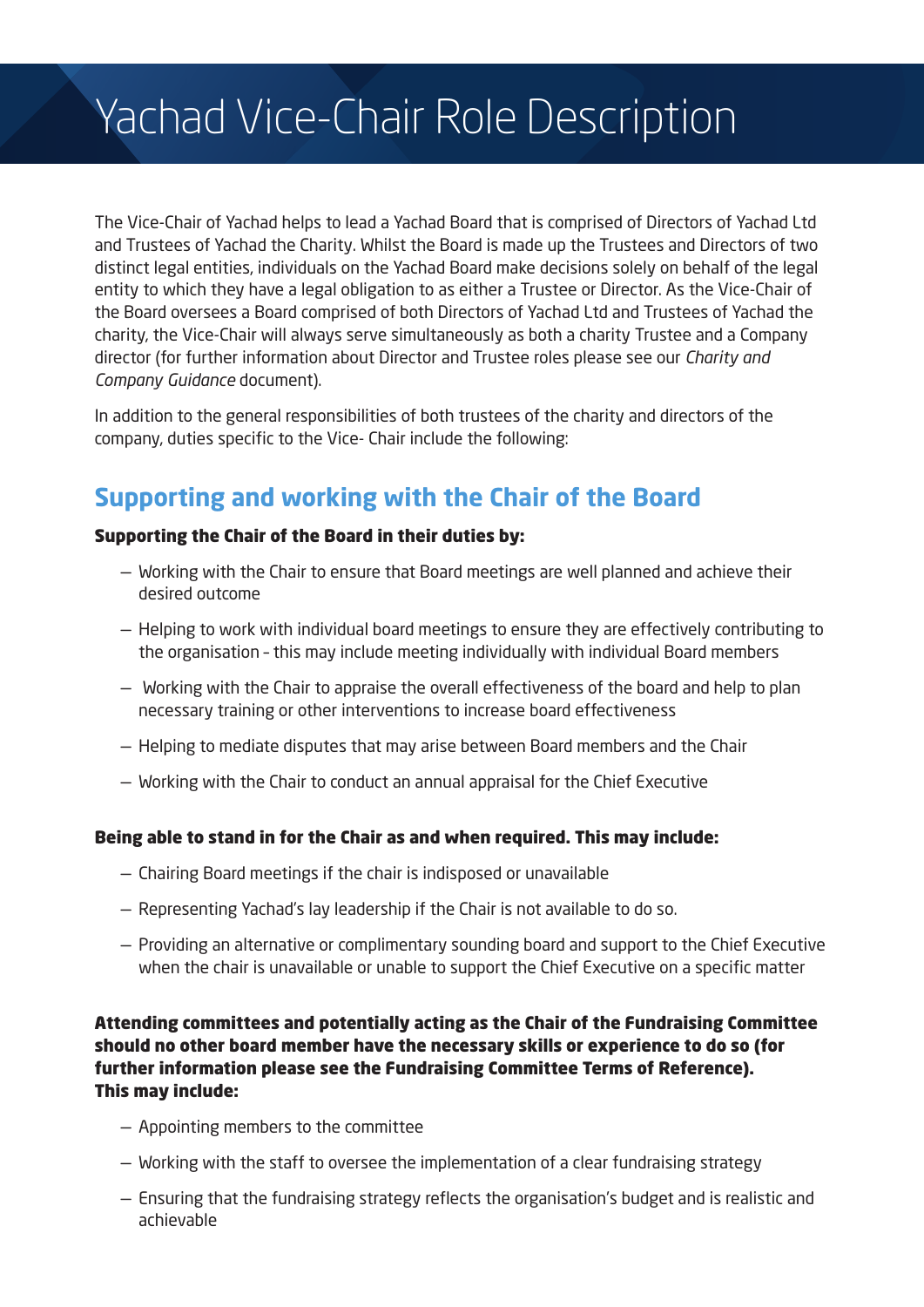#### Providing leadership by example to the board including but not exclusively:

- Promoting Yachad and its objectives within personal networks for the purposes of fundraising
- Actively participating in and sharing Yachad's campaigns and events
- Responding in a timely manner to questions addressed to the Board from staff and other Board members

#### **Representing Yachad in public settings**

Acting as a spokesperson for Yachad in a variety of settings inside and outside the community, as well as at Yachad events. This may include making fundraising appeals at fundraising events.

### **Person specification**

In addition to the person specification outlined in the General Duties of Trustees and Directors the Vice-Chair will also have:

- Experience of sitting on a Board of a not-for-profit organisation
- Significant experience of leading or managing people
- Understanding of core governance requirements facing charity Trustees and company **Directors**
- Willingness and ability to devote the time required to properly fulfil the duties of Vice-Chair
- Demonstrable commitment to the values and aims and objectives of Yachad as an organisation
- Skills to act as a spokesperson for the organisation
- Good understanding of the core issues Yachad works on including Israel-Palestine, Jewish community politics and the UK political sphere
- Ideally experience of organisational management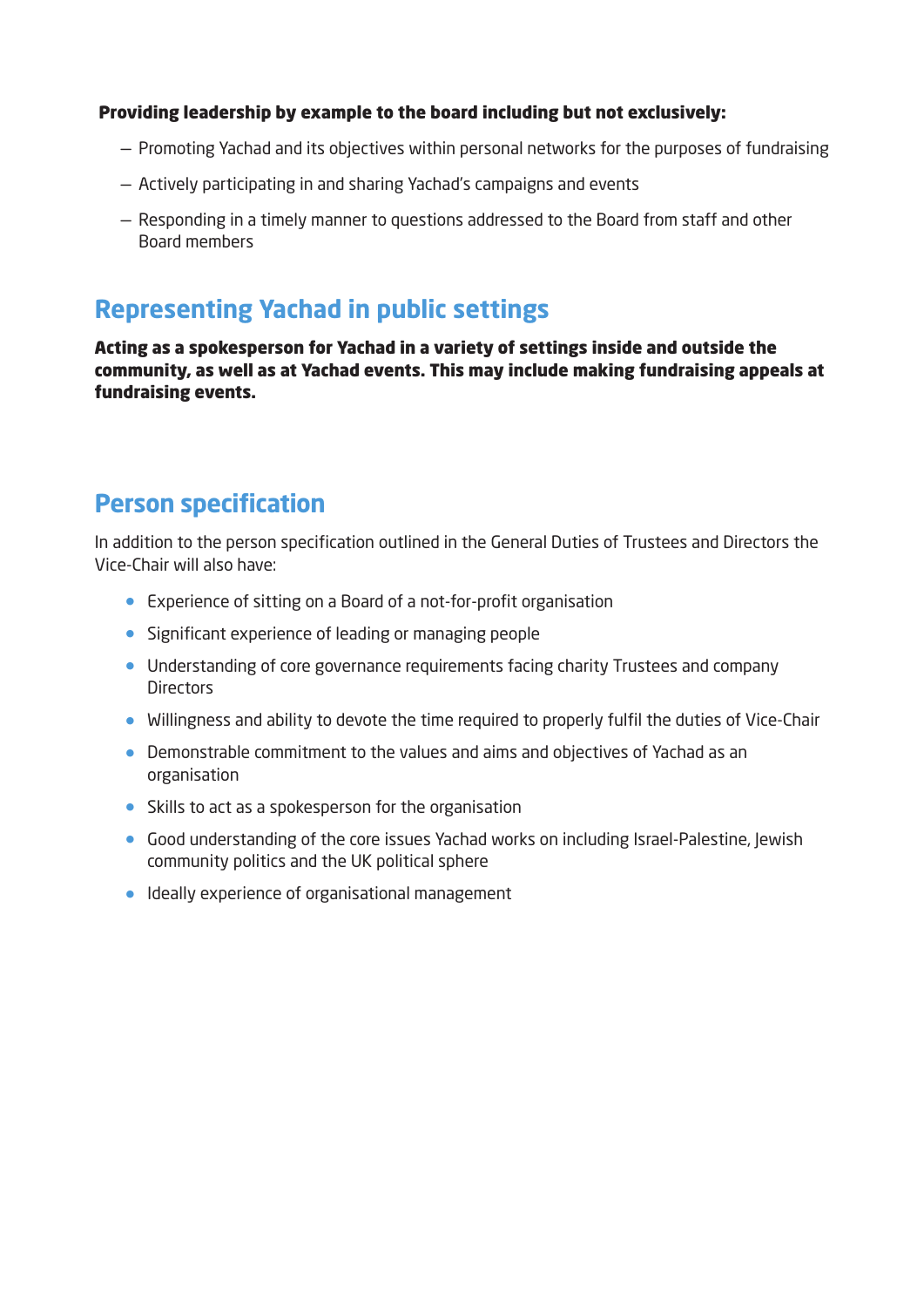## Yachad Treasurer Role Description

The Treasurer of Yachad helps to lead a Yachad Board that is comprised of Directors of Yachad Ltd and Trustees of Yachad the Charity. Whilst the Board is made up the Trustees and Directors of two distinct legal entities, individuals on the Yachad Board make decisions solely on behalf of the legal entity to which they have a legal obligation to as either a Trustee or Director. As the Treasurer of the Board is responsible for overseeing the financial health of both Yachad and Yachad Ltd, the Treasurer will always serve simultaneously as both a charity Trustee and a company Director (for further information about Director and Trustee roles please see our *Charity and Company Guidance* document).

In addition to the general responsibilities of both Trustees of the charity and Directors of the company, duties specific to the Treasurer include the following:

### **Oversee all financial matters of the organisation**

#### Work with the Chief Executive to monitor the budget and cash flow of the organisation including:

- Being aware of any funding constraints or cash flow issues
- Monitoring the budget against income and working with the Chief Executive, in consultation with the Board, to make any adjustments to the budget if required
- Working with Chief Executive to create funding priorities for the organisation's strategy
- Working with Chief Executive and Fundraising Committee to help set fundraising targets required for the organisation to meet its budgetary needs
- Ensuring the rest of the Board is kept up-to-date with relevant information about the organisation's cash flow, budget and other financial matters such as fundraising targets

#### Acting as Chair of the Finance and Remuneration Committee (for further information please see The Finance and Remuneration Committee Terms of Reference document):

- Recruiting other Board members/relevant individuals to sit on the committee
- Ensuring that the committee reports effectively to the Yachad Board and that the Chief Executive reports effectively to the committee
- Ensuring that the committee receives information in a timely manner such as accounts that are required to be scrutinised before they are signed off

#### Reviewing (with the Finance and Remuneration committee) financial controls that are in place and working to ensure that they are amended when required

Ensuring both the company and charity comply with legal requirements such as filing accounts and other documentation at Companies House, HMRC and Charities Commission